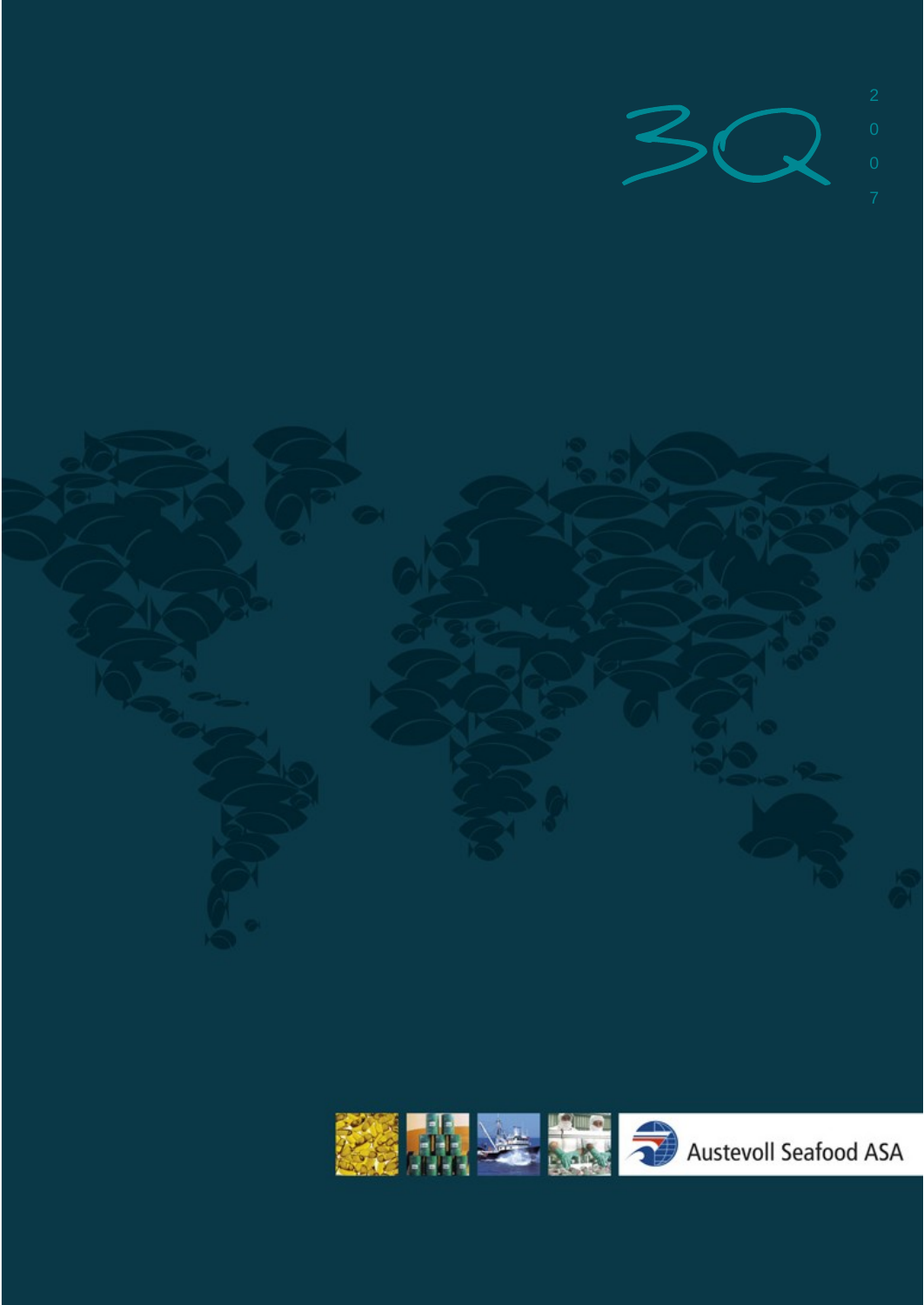**Group income as at 30 September 2007 was NOK 2,749.0 million while the operating result before depreciation (EBITDA) was NOK 460.8 million for the same period. Proforma income as at 30 September 2006 was NOK 2,585.5 million and the proforma operating result before depreciation (EBITDA) was NOK 532.4 million for the same period last year.**

**Group income for the 3rd quarter of 2007 was NOK 1,014.6 million while the operating result before depreciation (EBITDA) was NOK 59.2 million for the same period. Group income for the 3rd quarter of 2006 was NOK 1,077.8 million and the operating result before depreciation (EBITDA) was NOK 231.2 million for same period last year.**

**The lower operating result before depreciation in the period than for the same period last year is primarily due to increased raw materials costs in the Norwegian fishmeal and oil production operation and lower fishmeal prices. The quarter is also normally characterized by low production levels and by the carrying out of planned maintenance. Changes in currency rates have also affected the group s result in a** 

# **negative direction compared with last year.**

## **Highlights for the 3rd quarter 2007**

- Operating income was NOK 1,014.6 million as opposed to NOK 1,077.8 million in the same period last year.
- Operating result before depreciation (EBITDA) was NOK 59.2 million as opposed to NOK 231.2 million in the same period in 2006.
- The 3rd quarter result before tax was NOK -12.8 million as opposed to NOK 20.7
- million in the 3rd quarter of 2006.<br>Net interest bearing debt was as at 30 September 2007 NOK 1,768.9 million as opposed to NOK 527.3 million as at 31 December 2006
- Book shareholders' equity was as at 30 September 2007 NOK 4,178.6 million as opposed to NOK 3,637.0 million as at 31 December 2006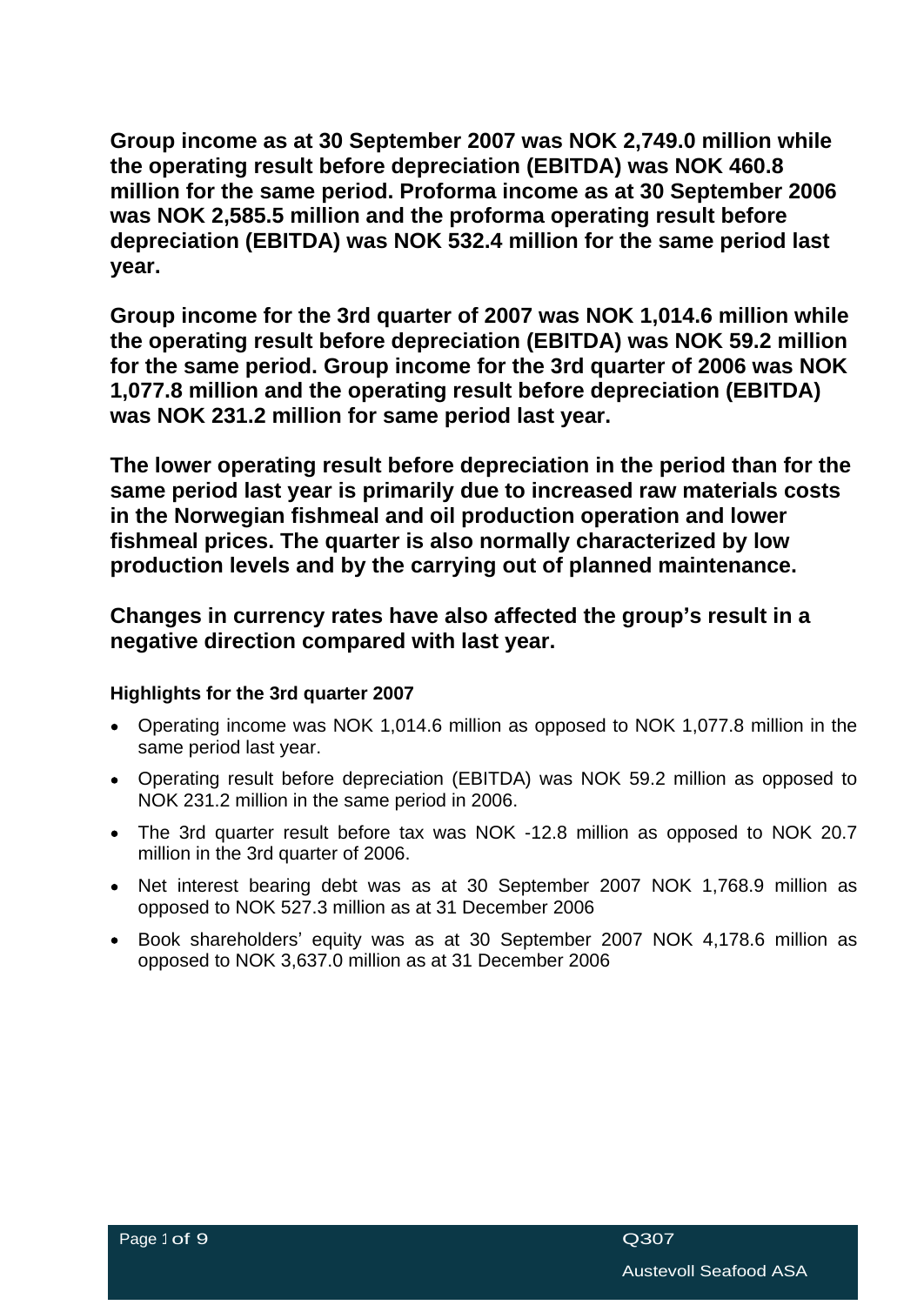| Key figures Austevoll Seafood ASA                                                                                      |               |               |                 |                 |           |               |                         |
|------------------------------------------------------------------------------------------------------------------------|---------------|---------------|-----------------|-----------------|-----------|---------------|-------------------------|
|                                                                                                                        |               |               |                 |                 |           | Pro forma YTD |                         |
|                                                                                                                        | Q3 2007       | Q3 2006       | <b>YTD 2007</b> | <b>YTD 2006</b> | 2006      | <b>2006</b>   | <b>Pro</b> forma $2006$ |
| Operating income (TNOK) *<br>EBITDA (TNOK) *                                                                           | 014638        | 1 077 75      | 2748979         | 1 833 189       | 2 665 588 | 2 5 8 5 5 3 4 | -3413                   |
|                                                                                                                        | 59 240        | 231 235       | 460 782         | 314 951         | 482 365   | 532 431       | 699 846                 |
|                                                                                                                        |               |               |                 |                 |           |               |                         |
| EBITDA margin                                                                                                          |               |               |                 |                 |           |               |                         |
| Total assets (TNOK)                                                                                                    | 8 4 5 9 8 1 4 | 6 181 301     | 8 4 5 9 8 14    | 6 181 301       | 6 846 306 | 7 020 720     | 6 846 306               |
| Net interest bearing debt (TNOK)                                                                                       | 1768 867      | 1 287 337     | 1768 867        | 1 287 337       | 527 336   | 1 837 348     |                         |
| Equity (TNOK)                                                                                                          | 4 178 551     | 2 9 2 0 0 4 8 | 4 178 551       | 2 9 2 0 0 4 8   | 3 637 000 | 2 9 9 1 5 8 2 | 3 637 000               |
| Equity ratio                                                                                                           |               |               |                 |                 |           |               |                         |
|                                                                                                                        |               |               |                 |                 |           |               |                         |
|                                                                                                                        |               |               |                 |                 |           |               |                         |
| Earnings per share                                                                                                     |               |               |                 |                 |           |               |                         |
| * As a consequense of the sale of the salmon business in 2007, the historical figures from this business are disclosed |               |               |                 |                 |           |               |                         |
| as a net amount on a single line on the face of the income statement, "net profit from discontinued operations".       |               |               |                 |                 |           |               |                         |

**Results and operation for the 3rd quarter 2007**

The result before depreciation (EBITDA) for the 3rd quarter was NOK 59.2 million as opposed to NOK 231.2 million for the same period last year.

The lower EBITDA achieved in the period compared with the same period last year is primarily due to increased raw materials costs for the Norwegian fishmeal and oil production operation and lower fishmeal prices.

Changes in currency rates have also affected the group's result in a negative direction compared with last year.

The fishmeal, oil and canned products segments have operated at lower activity levels. Production of high concentrate Omega 3 products has been relatively even throughout the year and has been as expected for the 3rd quarter

The majority of our maintenance work is carried out in low production periods, in particular in the company in Peru and within fishmeal and oil in Norway.

In Chile we have fished approximately 36,000 tons of own quota. This is 2,000 tons less than for the same period last year. Purchase of raw materials from third parties is still significantly lower than for the previous year due to lower coastal fleet total fisheries.

In Peru we have fished just 24,000 tons in the quarter, primarily horse mackerel but also some anchoveta in the area around Ilo in the south of Peru. This is approximately the same quantity as was fished in this quarter last year.

In Norway, the 3rd quarter is normally characterized by very low levels of activity, which was the case this year as well. Fishing for NVG herring and mackerel normally starts in September, resulting in high levels of activity in the 4th quarter for this fishery. This affects both fishmeal and oil production in Norway, which in the autumn is primarily based on production from cut-offs from the consumption industry and trading and refining activities in Norway.

Net financial items were NOK -21.3 million as opposed to NOK -33.4 million in the 3rd quarter of 2006. Income from associated companies was NOK 9.4 million in the 3rd quarter of 2007 as opposed to NOK -2.9 million in the 3rd quarter of 2006. Associated companies results included Br. Birkeland of NOK -7.5 million and Lerøy Seafood Group ASA of NOK 20.4 million.<br>The group has generated a tax income in the quarter. This is due to a negative result

before tax and an inflation adjustment of the tax position for the Chilean company which has resulted in a tax income for the period.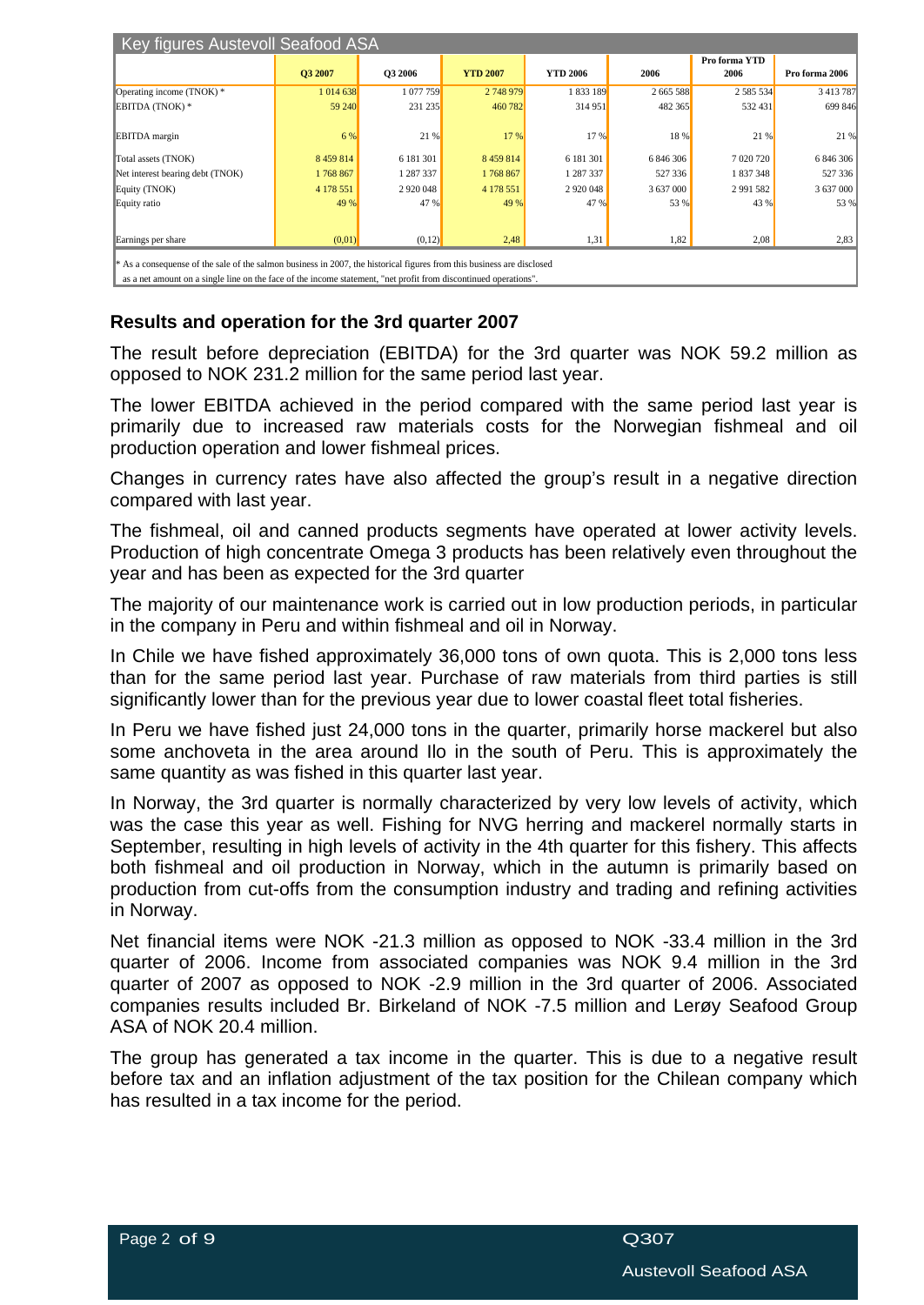#### **Result and operation as at 30 September 2007**

As a result of the sale of the salmon activity in 2007, historical figures have been removed from the relevant income statement items and shown net on the result from discontinued activities line in the profit specification.

Epax was acquired in January and the results generated by this company are fully reflected in the result as at 30 September 2007. The result before depreciation (EBITDA) as at <sup>30</sup> September <sup>2007</sup> was NOK 460.8 million

as opposed to NOK 315.0 million for the same period last year. The proforma EBITDA as at 30 September 2006 was NOK 532.4 million.

Net financial items were NOK -86.5 million as opposed to NOK -26.8 million for the same period last year. Income from associated companies was NOK 14.5 million as at 30 September 2007 as opposed to NOK 10.4 million in the same period last year. The result from associated companies includes Br. Birkeland AS of NOK 12.2 million and Lerøy Seafood Group ASA of NOK 8.3 million.

Norwegian krone accounts are influenced by changes in currency rates. The USD rate has been significantly lower in 2007 than in the same time period in 2006.

#### **Balance sheet as at 30 September 2007**

The group balance sheet total as at 30 September 2007 was NOK 8,459.8 million and the balance sheet total at the end of the 2006 financial year was NOK 6,846.3 million. The group's net interest-bearing debt has increased from NOK 527.3 million as at 31 December 2006 to NOK 1,768.9 million as at 30 September 2007.

#### **Segments**

#### **Fishmeal and oil**

Fishmeal prices have fallen in the 3rd quarter, while fish oil prices have risen in the same period.

In 2006, fishmeal prices peaked in the 3rd quarter. However, we see the opposite trend this year, with lowest prices in the year reached in the 3rd quarter. We have also this year seen higher purchasing costs for raw materials for the Norwegian fishmeal and oil production operation compared with the previous year.

The 3rd quarter is normally the period of the year of lowest production levels. Maintenance of both vessels and land based installations is therefore carried out in this period.

Fishing patterns and quota regulations affect the group's total quarterly catches and therefore production facility utilization. This results in seasonal variations in production and sales volumes.

The group has sold a total of approximately 107,000 tons of fishmeal and oil in the 3rd quarter of 2007. This is 11,000 tons more than the same quarter last year.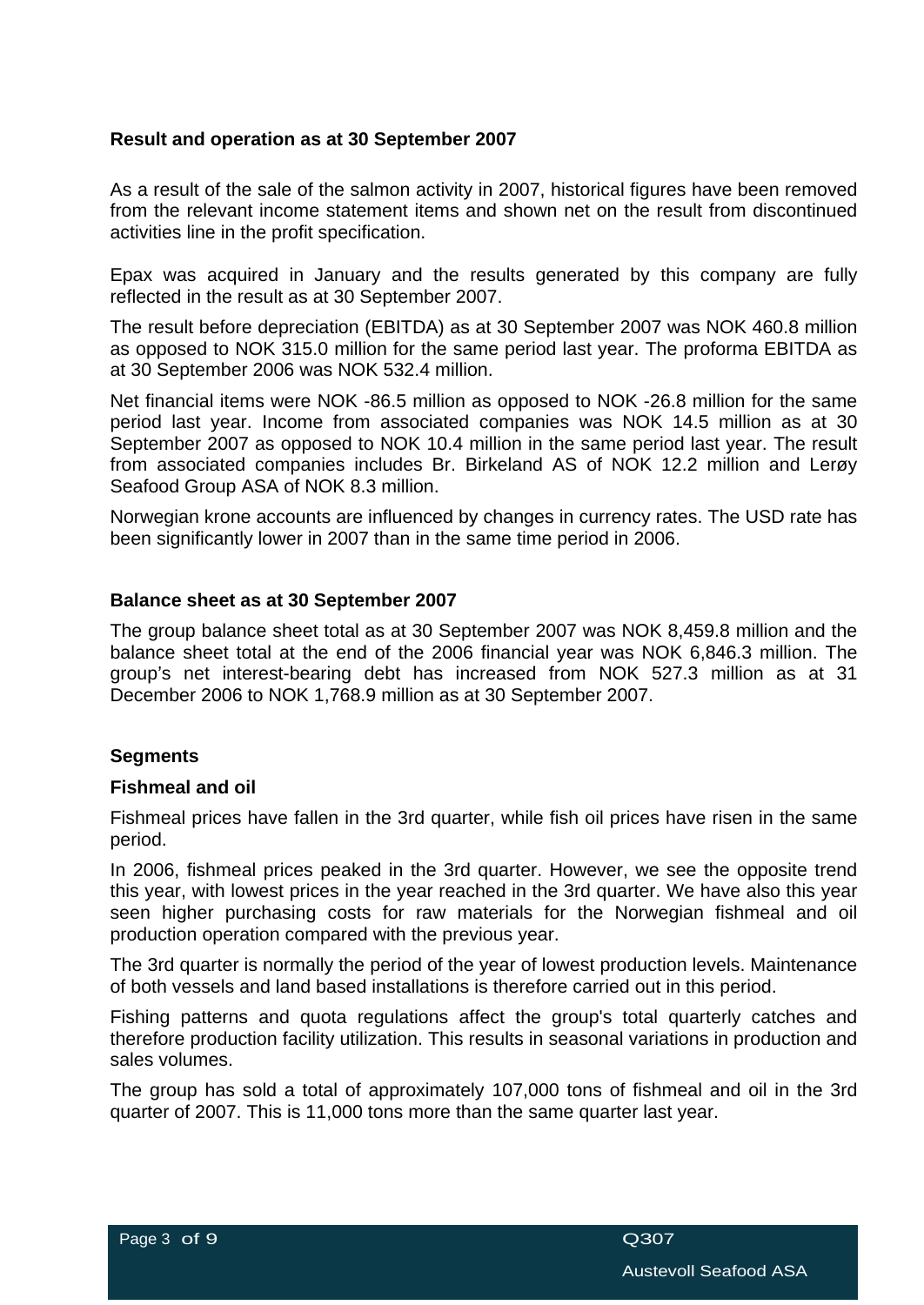### **Consumption products**

Epax AS was acquired in January of this year and is included in the consumption products

segment.<br>Epax AS is one of the world's leading producers of high concentrated Omega 3 based on fish oil. The company today uses around 5,000 tons of fish oil from South America, which through the use of a unique stripping technology and refining process, is converted to high concentrated Omega 3. These products are in general sold as dietary supplements, as nutraceuticals and to the pharmaceutical market.

Total volume sold to consumption includes approximately 6,000 tons of frozen products (Chile), which is an increase in sales of 200% compared with the same period last year. Approximately 804,000 cases of canned products were also sold as opposed to approximately 1.1 million cases in the same period last year (Chile and Peru). We have in the period sold approximately 263 tons of high concentrate Omega 3 oils and approximately 49 tons of low concentrate Omega 3 oils.

The quarter has been characterized by somewhat lower production levels of frozen products and canned products. Production of high concentrate Omega 3 products is however relatively even throughout the year.

### **Trading**

The trading activity has also in this period generated a negative result. The season for pelagic fisheries normally starts in September, the main activity being in the 4th quarter.

#### **Company shareholder structure**

The company had 2,878 shareholders as at 30 September 2007. The AUSS share price was NOK 51 at the end of September 2007.

#### **Market conditions and future prospects**

The board sees that lower prices of fishmeal and higher raw material costs in Norway combined with a weaker USD rate has given an operating result before depreciation for the quarter which is significantly lower than for the same period last year.

The board notes that fishmeal prices have stabilised at a somewhat lower level than they were at the start of the year while fish oil prices have shown an upward trend. We see steady strong demand and stable prices for our consumption products.

> Storebø, 14 November 2007 The Board of Austevoll Seafood ASA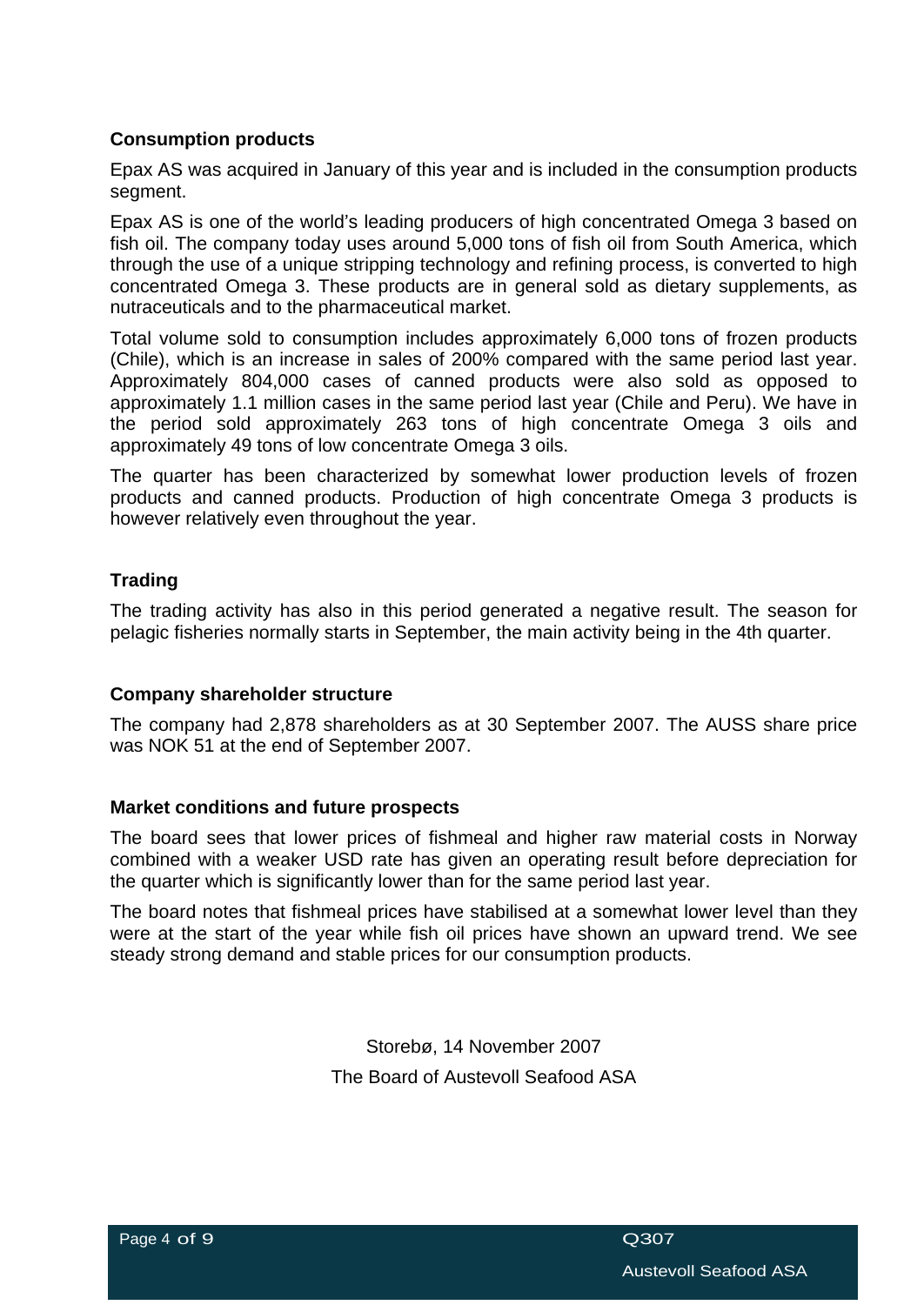## **FINANCIAL REPORT 3rd quarter 2007**

| <b>Condensed Consolidated Income Statement</b> |               |               |                 |                 |               |                       |                |
|------------------------------------------------|---------------|---------------|-----------------|-----------------|---------------|-----------------------|----------------|
| Il figures in NOK 1.000                        | Q3 2007       | Q3 2006       | <b>YTD 2007</b> | <b>YTD 2006</b> | 2006          | Pro forma YTD<br>2006 | Pro forma 2006 |
| Operating income                               | 1 0 1 4 6 3 8 | 1 077 759     | 2 748 979       | 1 833 189       | 2 665 588     | 2 5 8 5 5 3 4         | 3 4 1 3 7 8 7  |
| Operating expenses                             | -955 398      | $-846524$     | $-2288197$      | -1 518 238      | -2 183 223    | $-205310$             | $-2713941$     |
| Op.profit bef. deprec. (EBITDA)                | 59 240        | 231 235       | 460 782         | 314951          | 482 365       | 532 431               | 699 846        |
|                                                |               |               |                 |                 |               |                       |                |
| Depreciation and amortisation                  | $-50724$      | $-53431$      | $-148759$       | $-79106$        | $-116781$     | $-141921$             | $-183931$      |
| Depreciation of excess value inventory         |               | $-123702$     | $-3000$         | $-123702$       | $-140221$     |                       |                |
| <b>Operating profit (EBIT)</b>                 | 8 5 1 6       | <b>54 102</b> | 309 023         | 112 143         | 225 363       | 390 510               | 515 915        |
|                                                |               |               |                 |                 |               |                       |                |
| Income from associated companies               | 9421          | $-2866$       | 14 481          | 10 371          | 16 593        | 4 7 7 1               | 16 5 93        |
| Net financial items                            | $-30688$      | $-30501$      | $-100955$       | $-37121$        | $-48208$      | $-60531$              | $-71445$       |
| Profit before tax                              | $-12\,751$    | 20735         | 222 549         | 85 393          | <b>193748</b> | 334 750               | 461 063        |
|                                                |               |               |                 |                 |               |                       |                |
| Income tax expense                             | 11 765        | $-3365$       | $-82870$        | $-5422$         | $-36138$      | -95 796               | $-86897$       |
| Net profit from discontinued operations        |               | 36.539        | 313 650         | 105 704         | 109 055       | 99 190                | 102 541        |
|                                                |               |               |                 |                 |               |                       |                |
| Net profit                                     | $-986$        | $-19169$      | 453 329         | 185 675         | 266 665       | 338 144               | 476 707        |
|                                                |               |               |                 |                 |               |                       |                |
| Profit to minority interests                   | 1 1 7 9       | 1 2 5 9       | 7 0 1 1         | 2 7 6 2         | 2 2 7 3       | 9 3 3 6               | 15 5 46        |
| Profit attribut. to equity holders of parent   | $-2165$       | $-20428$      | 446 318         | 182913          | 264 392       | 328 808               | 461 161        |
|                                                |               |               |                 |                 |               |                       |                |
| Earnings per share                             |               |               |                 |                 | 1,82          |                       |                |
| Diluted earnings per share                     |               |               |                 |                 |               |                       |                |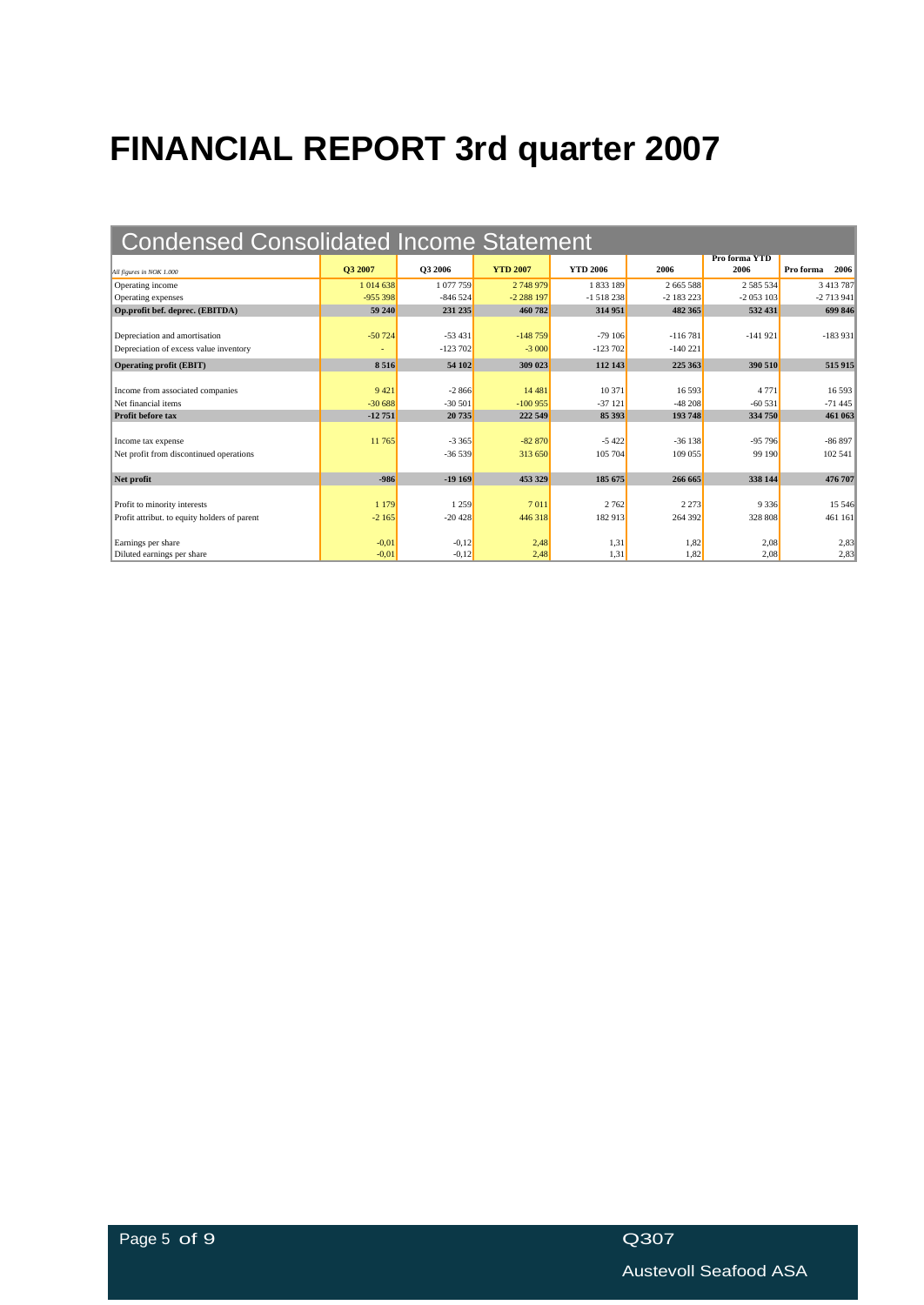| <b>Condensed Consolidated Balance Sheet</b>             |                   |                  |                      |
|---------------------------------------------------------|-------------------|------------------|----------------------|
| All figures in NOK 1.000                                | 30.09.2007        | 30.09.2006       | 31.12.2006           |
| Assets                                                  |                   |                  |                      |
|                                                         |                   |                  |                      |
| Deferred tax benefit                                    | 12 8 9 2          | 41 3 82          |                      |
| Intangible assets                                       | 1 305 061         | 1 388 450        | 1 385 261            |
| Vessels                                                 | 618 014           | 750419           | 704 408              |
| Other property, plant and equipment                     | 1744312           | 1 610 475        | 1 815 689            |
| Investments in associtated companies                    | 2 014 832         | 142 186          | 145124               |
| Investments in other shares                             | 18 4 84<br>55 369 | 21 988<br>89 780 | 26 298               |
| Other long-term receivables<br>Total non-current assets | 5768964           | 4 044 680        | 70 5 24<br>4 147 303 |
| Inventories                                             | 574 048           | 470 037          | 434 604              |
| <b>Biological</b> assets                                |                   | 217 610          | 224 771              |
| Accounts receivable                                     | 504 573           | 562 784          | 429 290              |
| Other current receivables                               | 195 680           | 160 241          | 188 417              |
| Available-for-sale financial assets                     |                   | 9911             | 10 4 28              |
| Cash and cash equivalents                               | 1 4 1 6 5 4 9     | 716 038          | 1 4 1 1 4 9 2        |
| Total current assets                                    | 2 690 850         | 2 136 621        | 2 699 003            |
| <b>Total assets</b>                                     | 8 459 814         | 6 181 301        | 6 846 306            |
|                                                         |                   |                  |                      |
| All figures in NOK 1.000                                | 30.06.2007        | 30.06.2006       | 31.12.2006           |
| <b>Equity and liabilities</b>                           |                   |                  |                      |
| Share capital                                           | 92 159            | 79 112           | 89 11.               |
| Share premium fund                                      | 3 081 049         | 2 056 462        | 2 798 795            |
| Retained earnings and other reserves                    | 908 391           | 677 767          | 665 893              |
| Minority interests                                      | 96 952            | 106 707          | 83 200               |
| Total equity                                            | 4 178 551         | 2 9 20 0 48      | 3 637 000            |
| Deferred tax liabilities                                | 473 093           | 697 728          | 621 381              |
| Pension obligations                                     | 15853             | 4 2 3 6          | 18 287               |
| Borrowings                                              | 2 4 2 6 2 8 7     | 1 202 507        | 1 354 378            |
| Other long-term liabilities                             | 15 3 3 1          | 67 283           | 28 630               |
| Total non-current liabilities                           | 2 930 563         | 1971754          | 2 022 677            |
| Short term borrowings                                   | 568 746           | 515 053          | 233 913              |
| Overdraft facilities                                    | 230 421           | 308 312          | 380 540              |
| Accounts payable                                        | 271 639           | 243 102          | 367447               |
| Other current liabilities                               | 279 893           | 223 032          | 204 729              |
| Total current liabilities                               | 1 350 699         | 1 289 499        | 1 186 629            |
| <b>Total liabilities</b>                                |                   |                  |                      |
|                                                         | 4 281 263         | 3 261 253        | 3 209 306            |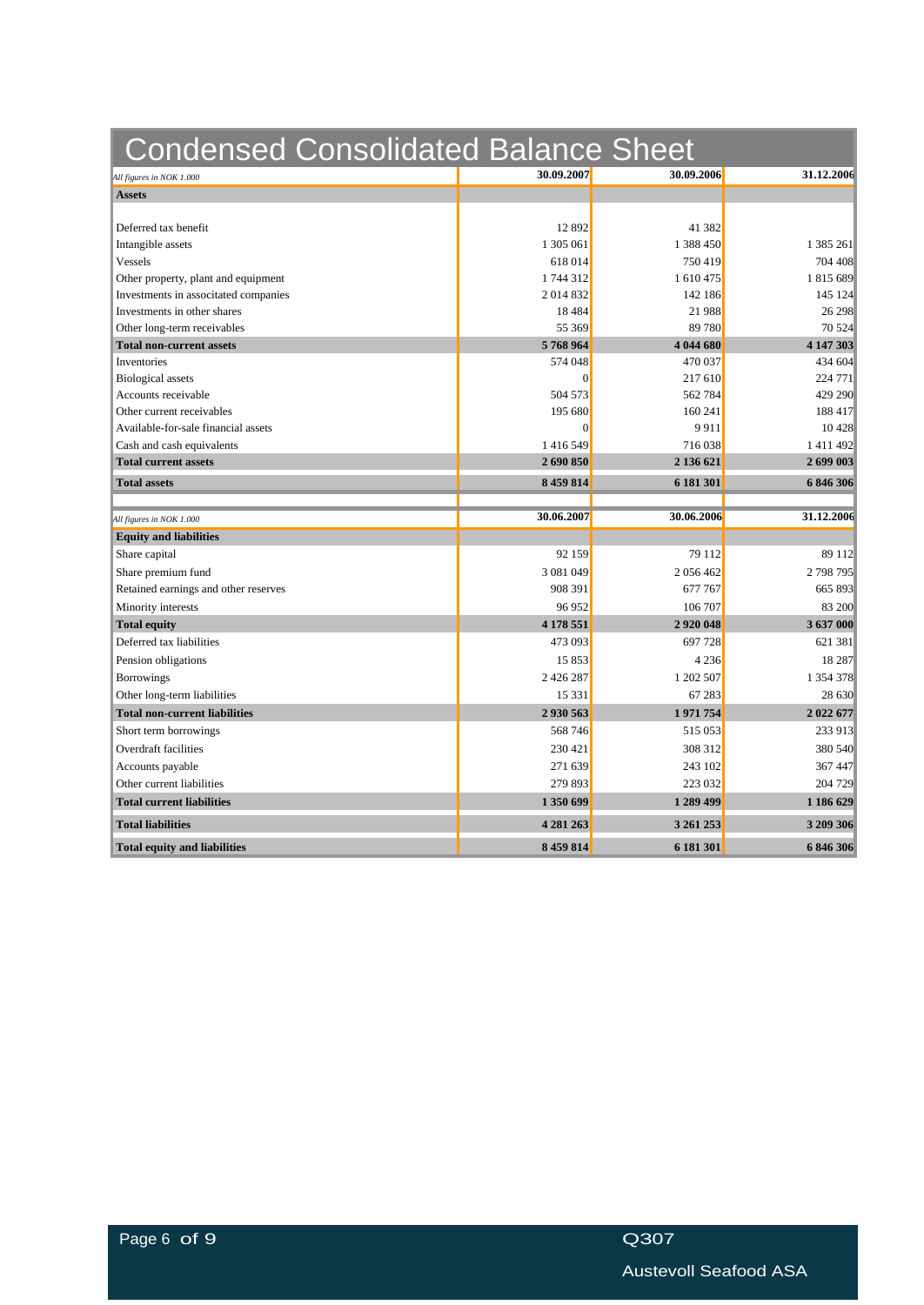| Consolidated Statement of changes in Equity                 |           |           |                 |                 |              |
|-------------------------------------------------------------|-----------|-----------|-----------------|-----------------|--------------|
| All figures in NOK 1.000                                    | Q3 2007   | Q3 2006   | <b>YTD 2007</b> | <b>YTD 2006</b> | 2006         |
| Equity period start                                         | 4 252 621 | 2 991 582 | 3 637 000       | 982 045         | 982 04:      |
| Profit for the period                                       | -986      | $-19169$  | 453 329         | 185 675         | 266 665      |
| Currency translation differences                            | $-72365$  | 86 63     | -199 230        | 38 4 95         | $-23296$     |
| Other gains and losses charged directly to equity           |           |           |                 | $-10690$        |              |
| Total gains and losses charged directly to equity           | $-72365$  | 86 633    | $-199230$       | 27 805          | $-23296$     |
|                                                             |           |           |                 |                 |              |
| Total recognised income for the period                      | $-73331$  | 67464     | 254 099         | 213 480         | 243 369      |
|                                                             |           |           |                 |                 |              |
| Mergers and demergers                                       | $-719$    | $-119320$ | $-719$          | $-119320$       | $-126115$    |
| Acquisition of minorities                                   |           | $-19678$  |                 | $-199284$       | $-217139$    |
| Minority interests arising from business combinations       |           |           |                 | 119 074         | 119 365      |
| Revaluation of existing interests related to business comb. |           |           |                 | 288 686         | 247 774      |
| New equity from cash contributions and contrib. in kind     |           |           | 295 54          | 1 673 192       | 2 453 202    |
| Expenses related to share issues (net of tax)               |           |           | $-7376$         | $-37825$        | $-65501$     |
| Total equity from shareholders in the period                | $-719$    | $-138998$ | 287 452         | 1724 523        | 2 4 11 5 8 6 |
|                                                             |           |           |                 |                 |              |
| Total change of equity in the period                        | $-74070$  | $-71534$  | 541 551         | 1 938 003       | 2 654 955    |
| Equity at period end                                        | 4 178 551 | 2920048   | 4 178 551       | 2 9 20 0 48     | 3 637 000    |

| Condensed Consolidated Cash Flow Statement       |           |           |                 |                 |             |
|--------------------------------------------------|-----------|-----------|-----------------|-----------------|-------------|
| All figures in NOK 1.000                         | Q3 2007   | Q3 2006   | <b>YTD 2007</b> | <b>YTD 2006</b> | 2006        |
| Net cash flow from operating activities          | 558 222   | 551 282   | 243 751         | 577 256         | 935 647     |
| Net cash flow from investing activities          | $-324480$ | $-124051$ | $-1526833$      | $-963151$       | $-1005463$  |
| Net cash flow from financing activities          | $-263293$ | $-600400$ | 1 288 138       | 975440          | 1 354 816   |
| Net change in cash and cash equivalents          | $-29551$  | $-173169$ | 5056            | 589 545         | 1 285 000   |
| Cash and cash equivalents at beginning of period | 1446 100  | 889 207   | 1 411 493       | 126 493         | 126 49      |
| Cash and cash equivalents at period end          | 1416549   | 716 038   | 1 416 549       | 716 038         | 1 4 1 1 4 9 |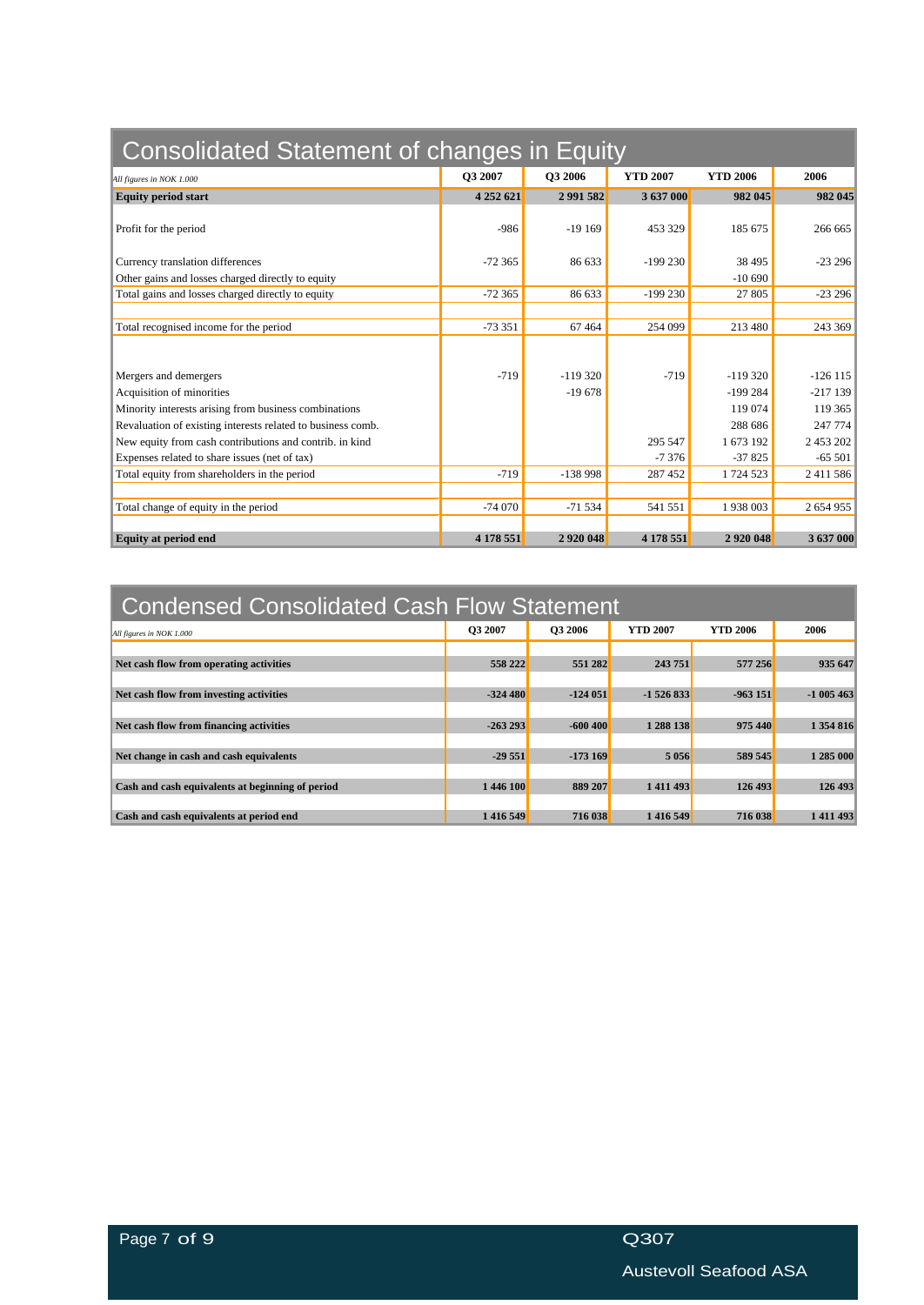## **Note 1**

## Segment information

#### **Q3 2007**

|                          |                          |               | <b>EBITDA</b> |             |  |
|--------------------------|--------------------------|---------------|---------------|-------------|--|
| gures in NOK 1.000       | <b>Operating revenue</b> | <b>EBITDA</b> |               | <b>EBIT</b> |  |
|                          |                          |               |               |             |  |
| `ishmeal/oil             | 693 527                  | 47 179        | $7\%$         | 16 4 20     |  |
| <b>Auman Consumption</b> | 175 311                  | 26 454        | 15 %          | 12 259      |  |
| `rading                  | 115 755                  | $-7921$       | $-7\%$        | $-13320$    |  |
| t allocated/eliminatio   | 30 044                   | $-6472$       |               | $-6843$     |  |
|                          |                          | 59 240        | $6\%$         | 8516        |  |
|                          |                          |               |               |             |  |

#### **Q3 2006**

|                           |                          |               | <b>EBITDA</b> |                |                 |
|---------------------------|--------------------------|---------------|---------------|----------------|-----------------|
| gures in NOK 1.000        | <b>Operating revenue</b> | <b>EBITDA</b> |               | <b>EBIT</b>    |                 |
|                           |                          |               |               |                |                 |
| shmeal/oil                | 782 844                  | 223 944 29 %  |               | 68 610         | $9\%$           |
| man Consumption           | 136 191                  |               | 16 210 12 %   | $-1267$ $-1\%$ |                 |
| Trading                   | 279 237                  | $-4007$       | $-1\%$        | $-5841$        | $-2\frac{9}{6}$ |
| Not allocated/elimination | $-120513$                | $-4913$       |               | $-7400$        |                 |
| tal Group                 |                          | 231 234       | 21 %          | 54 102         |                 |
|                           |                          |               |               |                |                 |

#### **YTD 2007**

| All figures in NOK 1.000             | <b>Operating revenue</b> | <b>EBITDA</b> |        | <b>EBIT</b>  |  |
|--------------------------------------|--------------------------|---------------|--------|--------------|--|
|                                      |                          |               |        |              |  |
|                                      |                          | 371 677       |        | 279 613      |  |
| 'ishmeal/oil                         | 1757100                  |               | 21 %   |              |  |
| Human Consumption                    | 620 601                  | 122 191       | 20 %   | 76 446       |  |
|                                      | 449 310                  | $-18362$      | $-4\%$ | $-28456$     |  |
| Trading<br>\ot allocated/elimination |                          | $-14724$      |        | $-18580$     |  |
|                                      |                          |               |        |              |  |
| tal Group                            | 2748979                  | 460 782       | $17\%$ | 309 023 11 % |  |
|                                      |                          |               |        |              |  |
| <b>YTD 2006</b>                      |                          |               |        |              |  |
|                                      |                          |               |        |              |  |
|                                      |                          |               |        |              |  |
|                                      |                          |               | EBITDA |              |  |
| ll figures in NOK 1.000              | <b>Operating revenue</b> | <b>EBITDA</b> |        | <b>EBIT</b>  |  |
|                                      |                          |               |        |              |  |
|                                      |                          |               |        |              |  |
| shmeal/oil                           | 936 428                  | 274 673       | 29 %   | 112 309      |  |
|                                      | 273 014                  | 41 086        | 15 %   | 10 153       |  |
| rading                               | 852 964                  | $-5485$       | $-1\%$ | $-10.985$    |  |
|                                      |                          |               |        |              |  |
| ot allocated/eliminatio              |                          | 4676          |        |              |  |
| otal Group                           | 1 833 189                | 314 950       | $17\%$ | 112 143      |  |